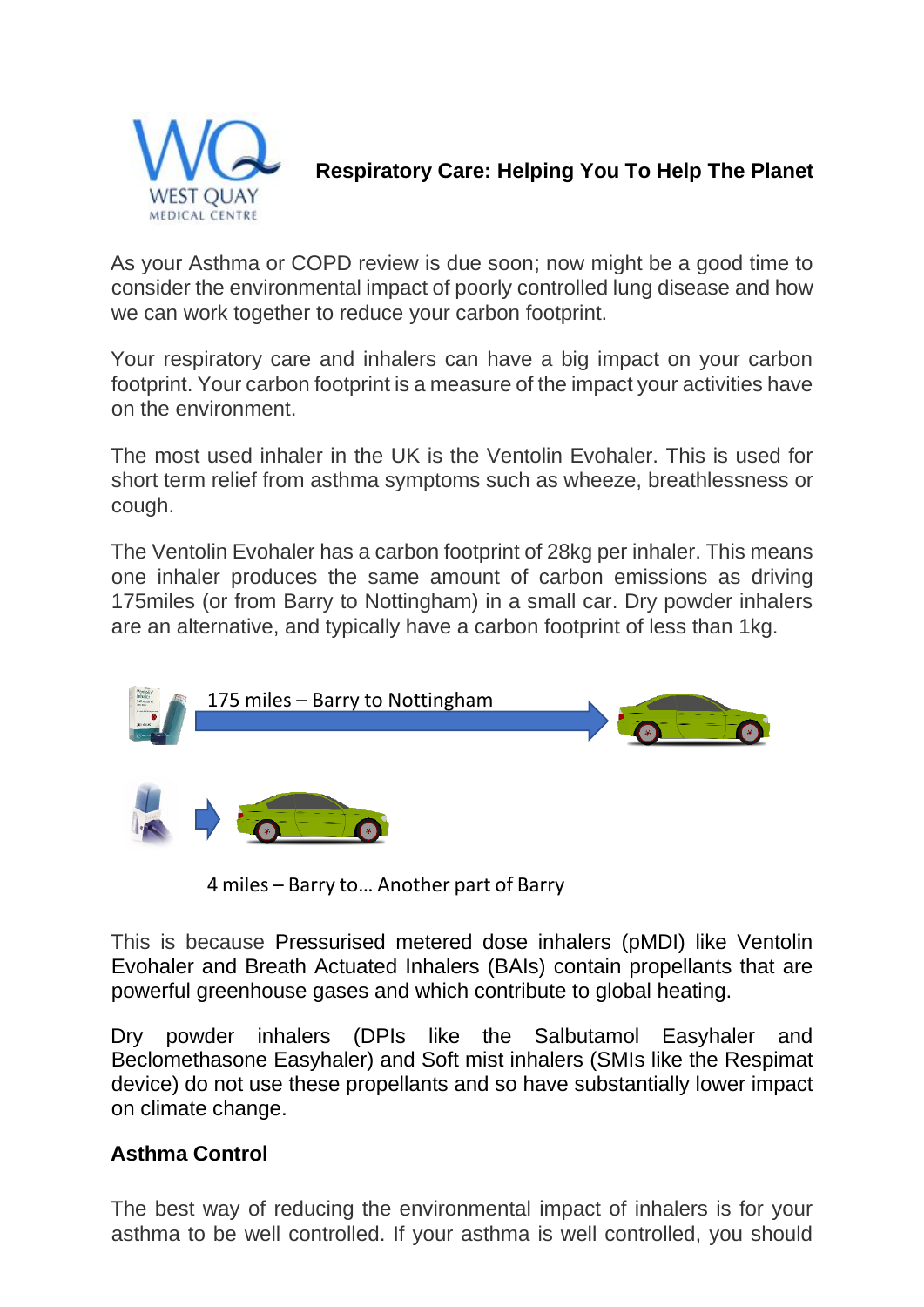rarely need to use your reliever inhaler and you will only need one reliever a year. We also know that if people are using more than three reliever inhalers a year, they are more likely to have serious flare ups of their asthma that may require steroid tablets or admission to hospital to treat.

**If you are using your inhaler more than three times a week due to asthma symptoms, or needing more than three reliever inhalers a year, then you should book an appointment with the practice nurse to review your asthma treatment.**

## **Switching Your Inhaler**

Changing the type of inhaler you use could reduce your carbon footprint a

lot. Here are some examples of how switching can compare to other actions:



## **Is a Dry Powder Inhaler suitable for me?**

For most patients, dry powder inhalers are a very effective alternative to metered dose inhalers.

They rely on a hard, fast, deep breath to disperse tiny particles of the medicine through to your lungs so not everyone can use them effectively. Once shown the correct technique, most people can master this type of inhaler. Some people may struggle, such as young children, some elderly patients, and those who can't take strong breaths in. If you do need to continue with a metered dose inhaler, make sure you use a spacer as this helps to get the medicine to your lungs more efficiently which means you often need to use fewer puffs.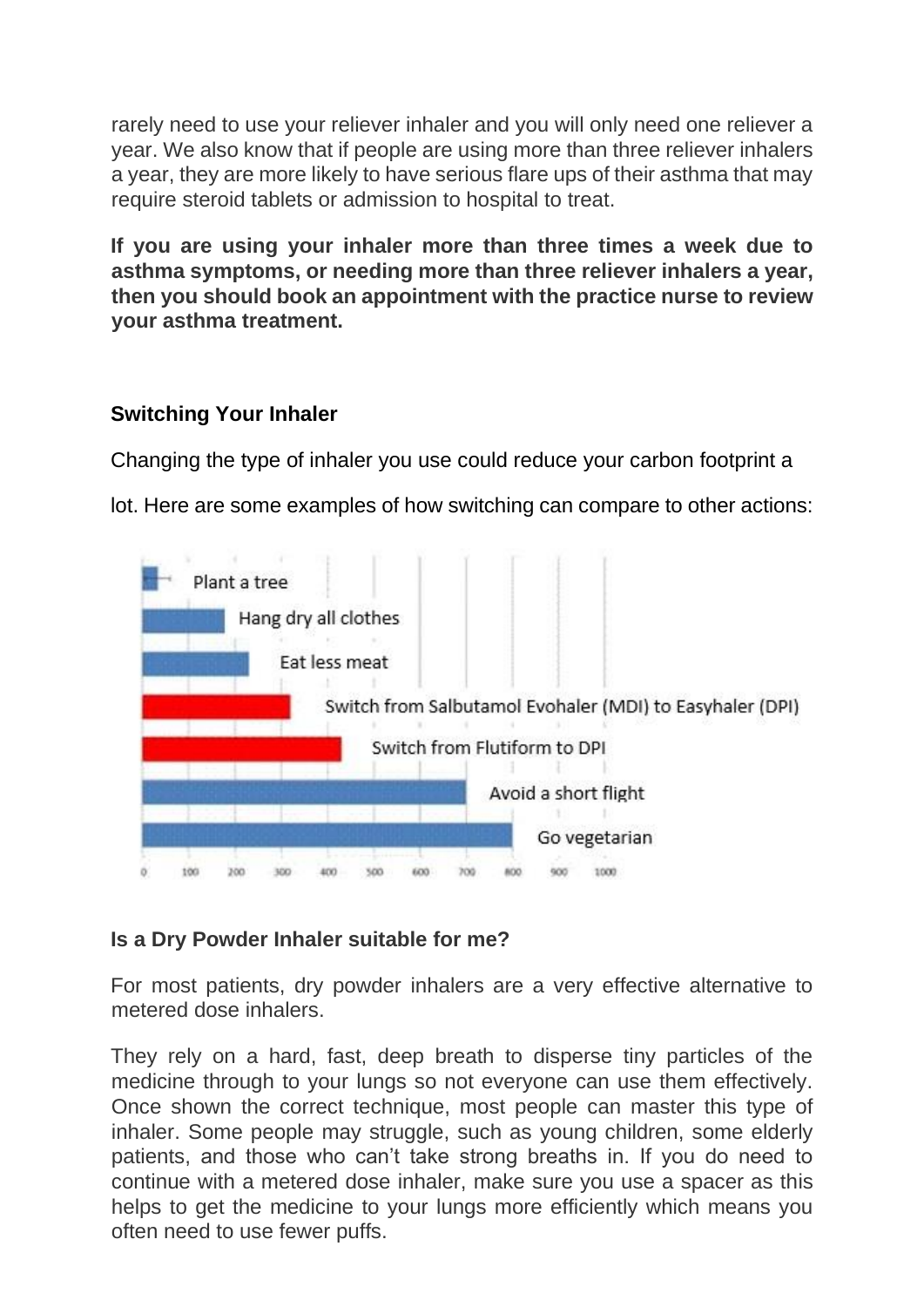The practice nurses or GPs will be able to advise you further on whether you can switch inhalers safely and will be able to show you how to use them. Asthma UK has produced some videos which can help you to check on technique for your inhaler: [https://www.asthma.org.uk/advice/inhalervideos/](https://www.asthma.org.uk/advice/inhaler-videos/)

| <b>Type of inhaler</b>                                           | <b>Metered Dose Inhaler</b>                                                                                                                                                         | <b>Dry Powder Inhaler</b>                                                                                                |
|------------------------------------------------------------------|-------------------------------------------------------------------------------------------------------------------------------------------------------------------------------------|--------------------------------------------------------------------------------------------------------------------------|
| What is the climate change<br>impact?                            | Very large – typically 20kg of<br>CO2 per inhaler, but it can be<br>more than twice this amount.<br>20kg of CO2 is similar to<br>driving about 125 miles in a<br><b>Ford Fiesta</b> | Small – typically equivalent to<br>1kg of CO2 per inhaler                                                                |
| Do I need to breathe in and<br>press button at the same<br>time? | Usually yes, although some<br>"Breath-activated" devices<br>don't require you to press a<br>button                                                                                  | No, the dose can be prepared<br>before breathing in through<br>the inhaler                                               |
| What sort of breath in should<br>Ido?                            | Slow and deep breath                                                                                                                                                                | Strong deep breath. Some<br>patients may not be able to<br>breathe in hard enough to<br>use these inhalers               |
| Can it be used with a spacer?                                    | Yes - nearly all can be used<br>with a spacer                                                                                                                                       | <b>No</b>                                                                                                                |
| Does it have a dose counter?                                     | Many do, but most reliever<br>inhalers and steroid inhalers<br>don't, so you need to keep<br>track of how many doses<br>you've used                                                 | All dry powder inhalers either<br>come with a dose counter, or<br>sometimes you put a capsule<br>in each time you use it |

This chart summarises some of the differences between MDIs and DPIs: